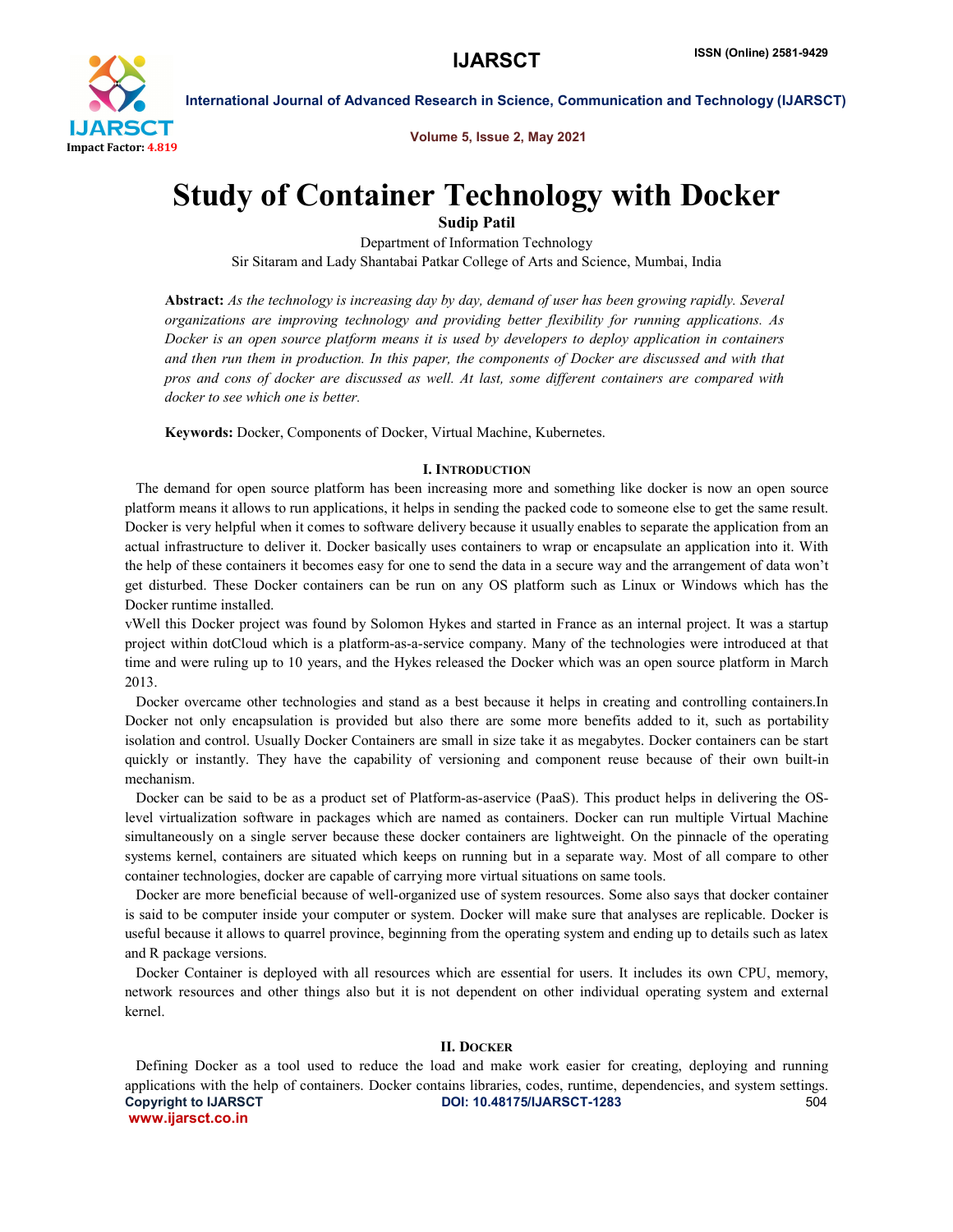

#### Volume 5, Issue 2, May 2021

One can run many containers at same time on a designated host with the help of segregation and security. In Docker, one should not be dependent on what is inside or installed on the host, because of the nature of the containers which are lightweight and thus, contains everything needed to run an application. Docker always allows to test the code which is inside the container and deploy it into the fabricating domain as quickly as possible. One of the best use of docker is done in Microservices Architecture. Docker can be stated as a completely evolved the containerization world.

### III. ARCHITECTURE OF DOCKER

 Docker architecture talks about the relationship between client and server and so it is named also named as ClientServer Architecture. This architecture has four main components of docker which are: Docker Client & Server, Docker Containers, Docker Images, and Docker Registries. Some detailed explanation of this component is given below.

# 3.1 Docker Client & Server

 As shown in the Figure 1, using Client and Server application, docker can be explained in a simple way. When the request from docker client arrives at docker server end, it will take action correspondingly. Docker will then transfer the complete RESTful API, over UNIX sockets or a network interface and also command line client binary. Now to run client and server application it will require a same machine or remote machine. So Docker Client and Docker Server or Daemon can be run on a particular given machine or can be run on another machine by connecting local docker client to the remote server. Another Docker Client is Docker Compose, it will help in communicating with applications consisting of a set of containers. Talking about Docker Daemon or Server, it will check for requests and manages the other Docker objects. This Docker objects includes networks, containers, images, and volume. A Server can connect or communicate with other servers too for managing the Docker services. Well for Docker Client also, it can communicate with one or more than one servers or daemon.



www.ijarsct.co.in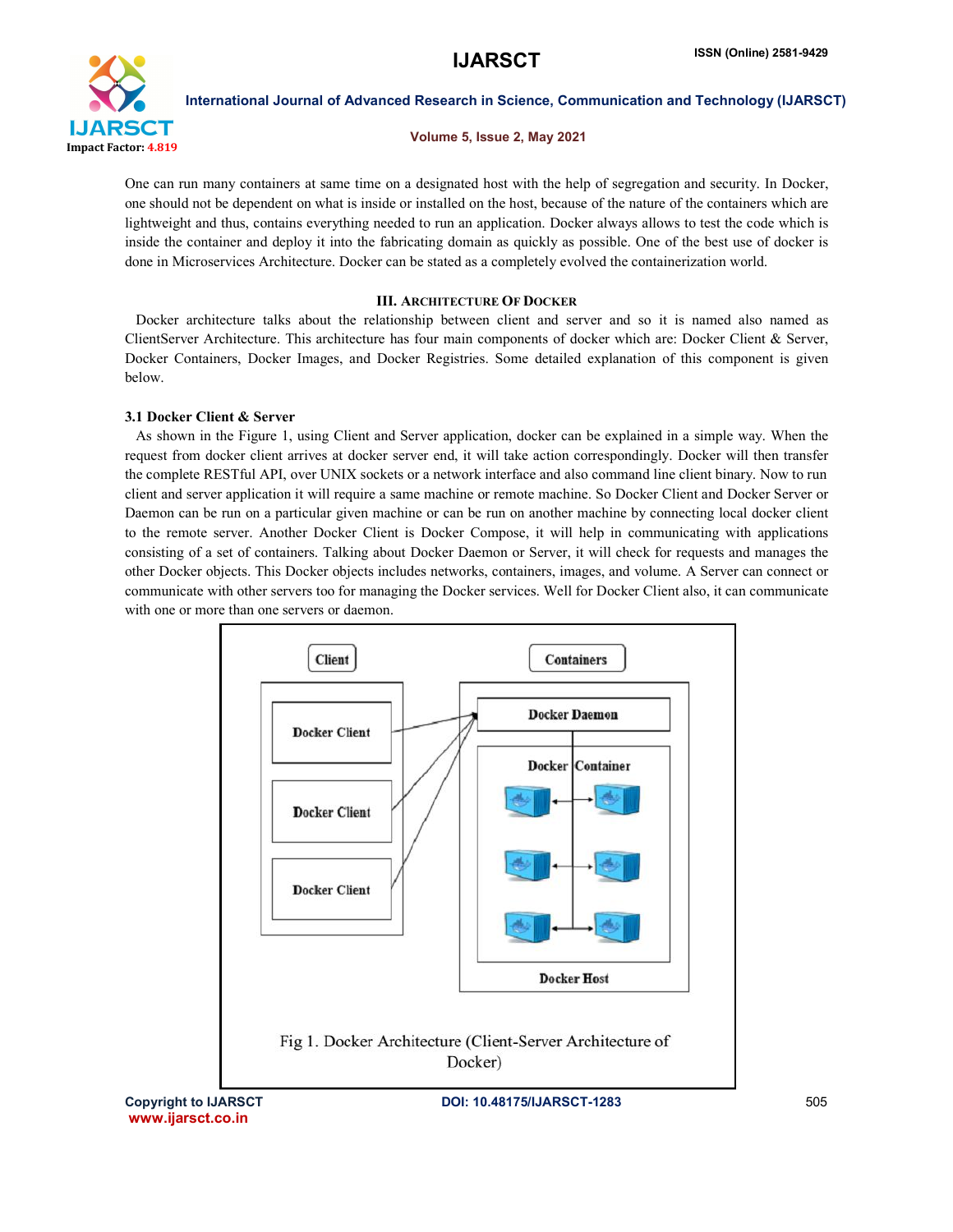

Volume 5, Issue 2, May 2021

### 3.2 Docker Images

 In Docker Images, images are crated using two techniques. The First techniques allows an image to be built by using multiple layer of read-only mechanism. Every image in Docker starts with a base image and these base images are nothing but the Operating system images like Fedora 20 or Ubuntu 14.04 LTS. Now completely running Operating system capability is used by the container which is created by using the images of operating system. One thing to be noted is that, base images can be made up from the scratch. Using the base image one can add the applications whichever they need to add by making changes in base image. But every time it is mandatory to create new image. And this whole process of creating or building a new image is known as "Committing a Change". Now second method to create an image is to create a docker file. This docker files are nothing but a set of pre-written commands in a text file. When this docker file is run on a bash terminal following the command "Docker Build" then it will follow all the instructions which are inside the docker file and then it will form an image. The second technique is a way where images are built automatically.

# 3.3 Docker Registry

 In Docker Registry, all the docker images are stored in docker registries. Images are shoved or dragged from a single source from the source code repositories which works correspondingly. In Docker, there are mainly two types of registries, which are, public and private. When the images which are available user can pull those available images and can push their own images which they need without evening forming an image from start means no base image is needed. This process takes place in public registry and is named as Docker Hub. So by using characteristics of docker hub, images are given out to a specific area. Another public registry is Docker Cloud. If one don't want these public registry then they can even run their own private registry. Docker by default take images from Docker Hub. But when it comes to security and optimization of building the images, one must go through Artificial Docker Registry.

#### D. Docker Container

 Docker Containers are created by Docker images, it is a remote application built from one or more images. Docker Containers are runnable instances of docker images. Operation such as start, stop, move, delete or create can be performed on containers using Docker API or CLI. Containers are very helpful because it contains whole set or kit of package system which are required for an application to run. Some of the things included in containers are libraries, CPU, memory, network resources and dependencies. Docker Container gives full guarantee that the software can run in any condition or environment because it comes without operating system, so it uses the Host OS for functioning. Thus it is more efficient, portable and lightweight system.

#### IV. PROS AND CONS OF DOCKER CONTAINER

#### 4.1 Pros(Advantages) of Docker Container

 Docker container has provided many benefits and thus has become more popular in less time for virtualization in Linux containers which are in demand and enhanced. There are many advantages of Docker some of them are highlighted here: Portability, Scalability, Speed, Density, and Rapid delivery.

- Portability: Containers provide portable environment for the applications created inside the docker. Bundles of applications are moved around as a single unit and it won't affect the performance of the container.
- Scalability: Docker can be run on all the system having Linux. Docker has the ability to install it on several physical servers, cloud platforms, data centers, etc. Containers can be simply transferred back and forth from cloud environment to desktop and from there again to cloud with less than a minimal time (rapidly). Scaling is easy and can be handled by the user as per the users need. User can Scale up or down and adjust the scale according to its need. User can scale from one to many or many to one as per its need.
- Speed: Small containers requires less time to build and process becomes more faster. Speed can be considered as a trumpet advantage of Containers. Processes such as testing, deployment and development are rapidly

www.ijarsct.co.in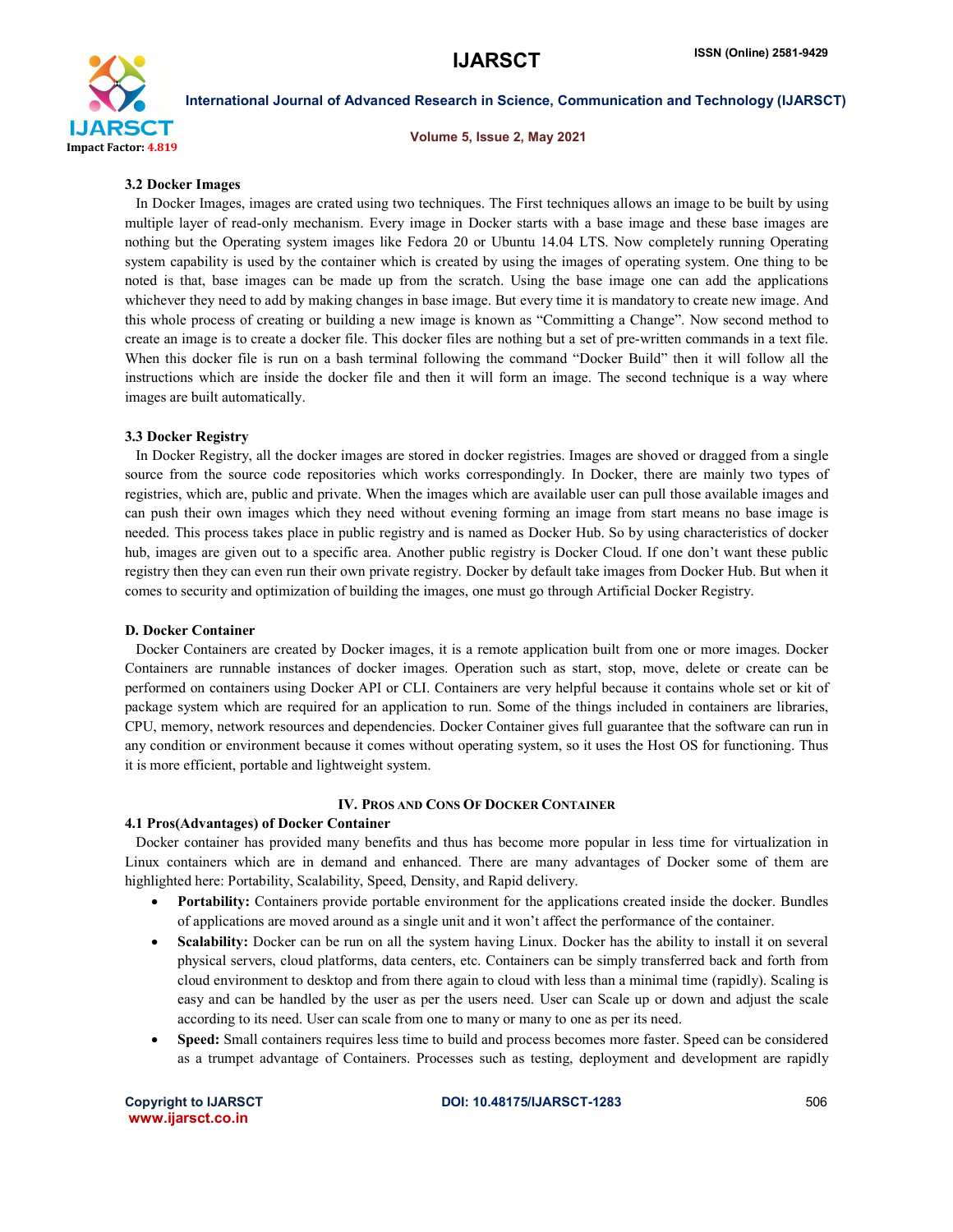

#### Volume 5, Issue 2, May 2021

covered as the size of container is small. If the container is built then it is pushed to the testing phase and from there to the production phase.

- Density: In Docker Containers resource consumption is less and it uses the available resources effectively as it does not use hypervisor. Compared to virtual machines, containers can be run on a single host. Docker gives high performance because of higher density and no wastage of resources to overhead.
- Rapid Delivery: A standardized container format of Docker helps programmers or software teams to be free of worry about other tasks, no stress need to be taken. Administrator and programmer have separate responsibility of deploy and maintain the server of containers, and take care of the applications which are located inside the containers respectively. All the applications inside the containers which are tested can work in any environment because they have all the required dependencies embedded in it.

 Other advantages of docker containers are: It is Open Source and free, Consistent, Isolated, and Security is well maintained.

# 4.2 Cons (Disadvantages) of Docker Container

Docker container also have some drawbacks so before using it one must consider what to do and what not to.

- 1. Preserving the data is complicated: If all of the sudden container in docker gets shutdown then the data inside it gets completely lost forever, means data cannot be restored. But before shutting it down if data is saved somewhere else then data remains and can be gained. Usually Docker has a way to preserve the data in Docker Data Volumes, but to use it is a hard task, one has to face many challenges while storing in it.
- 2. Platform Dependent: Docker can be Platform Independent but to do so it requires an additional layer between Host OS and Docker. At initial stage when Docker was brought into picture it was designed to only on Linux System but since technology is evolving, docker now also supports other OS such as Windows, Mac OS X, etc. by applying additional layer.
- 3. Bare Metal Speed is not achieved: Docker consumes most of the resources which are available and uses it efficiently but along with it, it also uses overlay networking which reduce the performance of the containers which is not up to the mark.
- 4. Compatibility Issue: When it comes to local machines docker faces the compatibility issue because Docker is compatible with local machine having 64-bit, but it does not support older machine less than 32-bit.

Other disadvantages of docker containers are which also should to known to the users are:

- Will the Docker be adopted by the scientific researcher and teaching community is the major concern.
- Another major issue arises is about the security of the data, the security issues should be handled properly.
- Docker depends on Linux Kernel, provided by the local host, and docker cannot provide complete virtualization because of it.

#### V. COMPARISON OF DOCKER

 There are many containerization technology which can be compared with the Docker. Some similarities and differences can be seen in these technology.

# 5.1 Docker vs CoreOS Rkt

 The first challenger to Docker superiority was CoreOS Rkt with respect to container technology. Rkt is better than docker because it resolves many flaws which docker inherent. Alternative to docker one can use Rkt Container technology for more secure building up container. CoreOS Rkt is an interoperable, open and secure. All the previous versions of docker run as root, so the exposure which is residing inside a containers can give opportunity for an attacker to have a super-user privileges. Next comparison talks about the open operability in which Rkt uses an open source container format called appc, whereas talking about docker it uses its own exclusive image formatting. Comparing some the features and checking for similarities and differences.

www.ijarsct.co.in

Copyright to IJARSCT **DOI: 10.48175/IJARSCT-1283** 507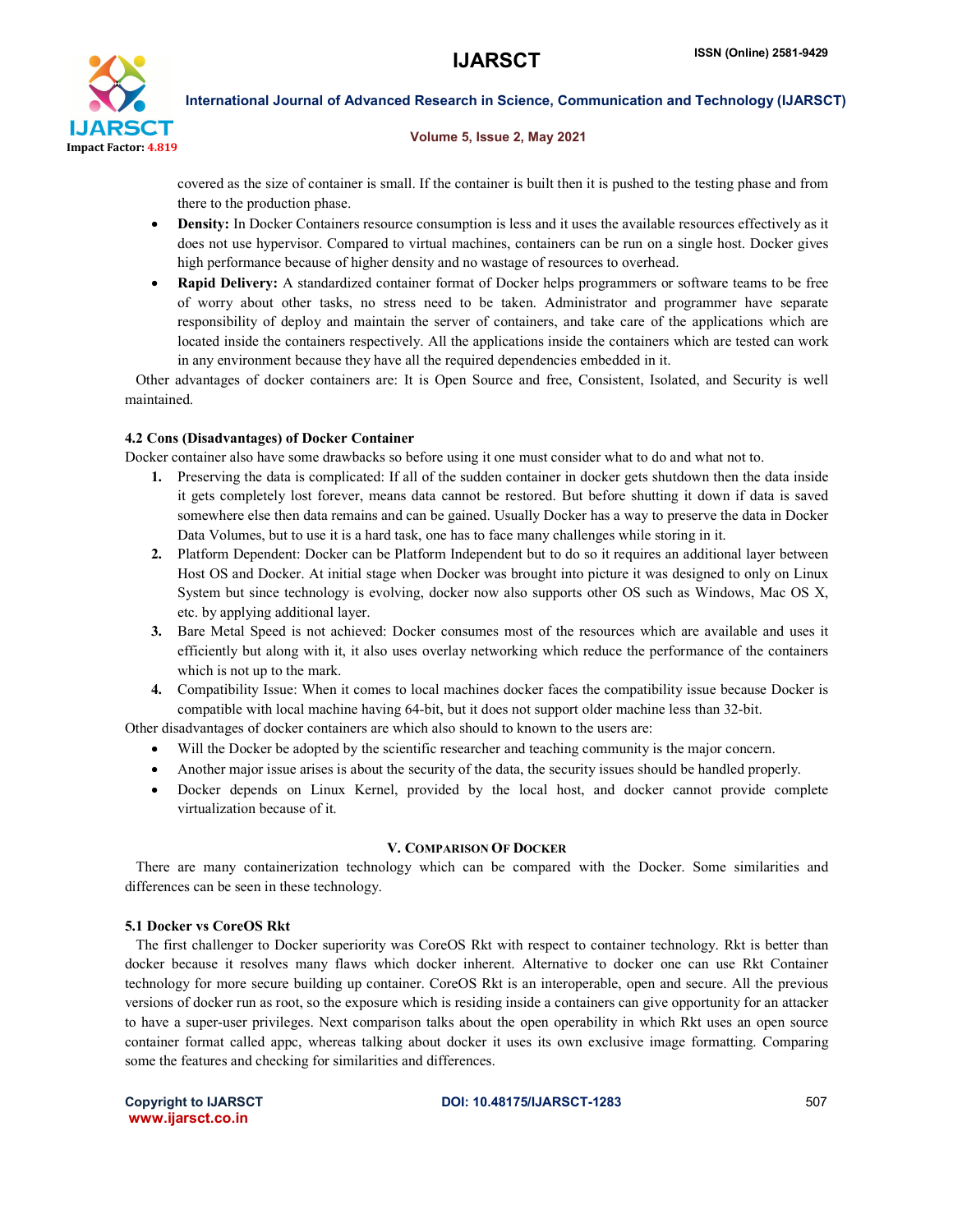

#### Volume 5, Issue 2, May 2021

- 1. Capability Set: Both have equal dominance when it comes to containers and both of the vendors have offered strong core container technology by building a complete ecosystem of container technology. Docker offers Docker's Datacenter as a solution for enterprise container orchestration, enterprise-grade security, and application management. Whereas CoreOS locates Rkt and more concerned and focused on security of container solutions. Container Linux by CoreOS is based on Linux Kernel which is an open-source lightweight operating system.
- 2. 3rd Party Integrations: Docker provides more 3rd party integrations than CoreOS. Docker Hub is a service hosted by company which offers around 100,000 free apps, private and public registries, including the official repositories from leading 3rd part vendors which are Nginx and Ubuntu to MongoDB and Redis. Whereas CoreOS Rkt projects are all available on GitHub.
- 3. API and Elasticity: CoreOS offers a RESTful API by using gRPC which is high performance, open-source universal RPC framework. Whereas Docker provides full set of REST APIs and SDKs which allows developers to take control of every characteristic of the container stack from custom applications. Docker and CoreOS source code are fully available on GitHub, and so they are open-source projects.
- 4. Security rating: Security ratings of Docker differs from CoreOS. Docker have security rating of 760 whereas of CoreOS the security rating is of 675. But they both have some issues, docker resilience position is ruined because of disabled DNSSEC and other security issues and CoreOS is facing some problems with gaps. And yet they still have such good security ratings.
- 5. Support: As of now it's been known that Docker and CoreOS Rkt are free and open-source offerings. They have some paid for enterprise offerings which consists of primary support and value-added services.

# 5.2 Docker vs Virtual Machine

 Docker is a technology which provides containerize environment which are simply user space of the operating system. Containers are separated from the rest of the system and they are just a set of processes, when at low level, the will run from a distinct image. All the files which are essential to support those processes are provided by the distinct image. Whereas for Virtual Machine it is different, because it is not based on container technology. Well VMs are made up of not only by user space but also includes kernel space of an operating system. For virtualizing the server hardware one can use virtual machines. Each and every virtual machine has an operating system (OS) and applications. In Virtual Machine, hardware resources are shared from Host.



www.ijarsct.co.in

Copyright to IJARSCT **DOI: 10.48175/IJARSCT-1283** 508 Figure 2: Virtual Machine Architecture